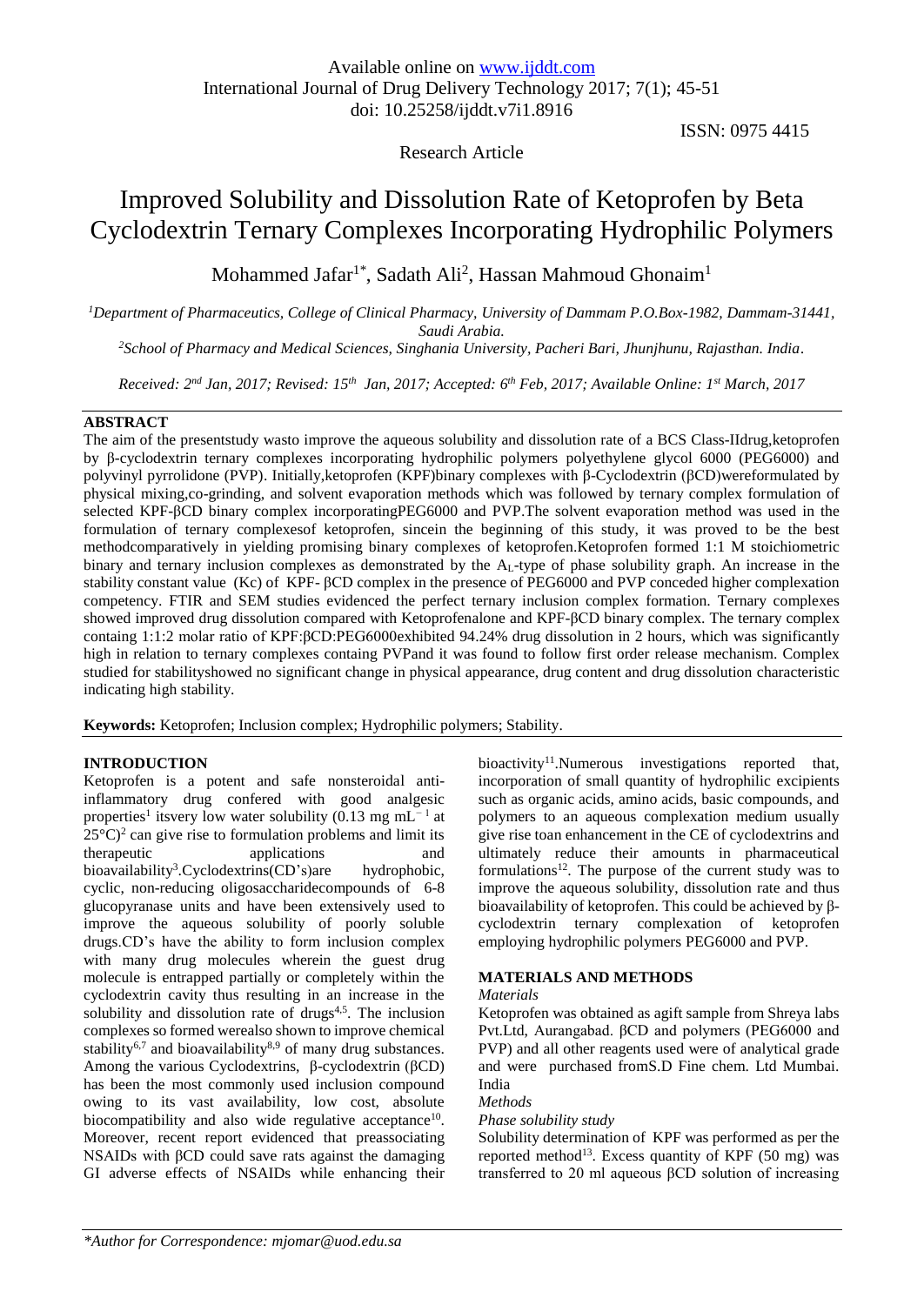concentration (3mM to 15mM) in 50 ml Stoppard conical flasks. After shaking the contents of the flask at 37°C for 72 hours on a mechanical shaker, the undissolved KPF was filtered through a 0.45mm filter and the solutions after appropriate dilutions were assayed for KPF content at 259nm spectrophotometrically. Phase solubilitystudies of KPF were also conducted with the incorporation of polymers(PEG6000, PVP) at a concentration of 0.5% w/v to the solutions containing βCD. The blank trials were run simultaneously in the same concentrations of βCD in distilled water in order to cancel out any absorbance if showed by Cyclodextrin molecules. The above solubility experiments were repeated for two more times to get accuracy in the results. The apparent stability constants  $(K_{1:1})$  were computed from phase solubility diagrams using the below equation:

Slope

 $K_{1:1}$ = -------

So (1- Slope)

Where  $S_0$  is the intrinsic solubility of pure ketoprofen. *Formulation of Ketoprofen solid complexes*

Binary complexes of KPF with βCD at 1:0.5, 1:1, and 1:1.5 molar ratios respectively were prepared by the following methods.

# *Physical mixture method (PM)*

The physical mixtures were formulated by triturating the calculated quantity of KPF and βCD in a glass mortar. The physical mixtures thus obtained were screened through 44 mesh sieveand then stored in a dessicator until utilized for further investigations<sup>14,15</sup>.

#### *Co-grinding method (GM)*

The weighed quantity of KPF andβCD were transferred to a clean glass mortar and kneaded together with 2ml of dimethyl formamide. The damp mass thus obtained was passed through 44-mesh sieve and the granules obtained were dried at  $60^{\circ}$ C under vacuum, until a constant weight was obtained. The granules after drying sufficiently were stored in a dessicator until used for further studies<sup>15</sup>.

#### *Solvent evaporation method (SM)*

The calculated amount of KPF and βCD were dissolved in small volume of dimethyl formamidein a china dish and the solution was allowed to stand overnight. The solvent was removed at  $60^{\circ}$ C under vacuum until binary complex was completely dried. The dried mass was crushed and screened through 44-mesh sieve and the powder obtained was stored in a dessicator until used in further studies<sup>14,15</sup>. *Formulation of Ketoprofen ternary complexes* 

Ternary complexes of KPF were prepared using KPF:βCD: hydrophilic polymers (PEG6000, PVP) at1:0.5:1, 1:0.5:2, 1:1:1 and 1:1:2 molar ratios respectively by solvent evaporation method (as described above).

*Drug content estimation*

Formulation equal to 100 mg of KPF was dissolved in 100ml of methanol in a volumetric flask. From this stock solution 10μg/ml of KPF solutions were prepared using methanol and the contents were assayed for KPF by UVvisible spectroscopy at 259 nm using methanol as a blank. *Fourier Transform Infrared Spectroscopy*

Fourier transform Infrared(FTIR) spectra of KPF, andits ternary inclusion complex were obtained using Perkin elmerspectrophotometer by KBr pellet method.

*Scanning Electron Microscopy*

The surface morphology of the KPF and itsternary inclusion complex were studied byscanning electron microscopy (SEM). Samples were fixed on the brass stub using double-sided tape and made electrically conductive by coating with a thin layer of gold by sputter coater (Ion sputter). ePhotographs were taken at an electric voltage of 20 kV.

#### *Wetability study*

Small amounts of Pure ketoprofenand its solid binary and ternary inclusion complexes were placed at the bottom of a sintered glass funnel (33 mm internal diameter). The funnels were pushed into glass beakers containing 0.1N Hydrochloric acid such that the surface of a solution in a beaker touches the base of the funnel. A small amount of methylene blue powder was spread across the surface of the drug or its complex in a funnel. The time taken to wet the methylene blue powder was recorded. The procedure was repeated thrice for each sample and the mean wetting time was calculated<sup>16</sup>.

#### *In vitro dissolution study*

*In vitro* dissolution studies for ketoprofen and its solid binary and ternary complexes was carried out using USPXXI Type-1 dissolution test apparatus (Electrolab, India) by the powder dispersion method $17$ . Sample equal to 50 mg of KPF was used in each test. The dissolution tests were performed using 900 ml of 0.1N HCL at  $37 \pm 0.5^{\circ}$ C with paddle rotation maintained at 50 rpm. The release of KPF from each sample was determined by withdrawing 5 ml samples at preset time intervals, and were filtered, appropriately diluted and analysed spectrophotometrically at 259nm. 5 ml of fresh medium was transferred to maintain sink conditions.

#### *Stability Study*

Stability Study for selected binary and ternary complexes of KPF was carried out by storing 1gm of each selected complex in an ambered coloured screw capped glass bottles at controlled and accelerated temperatures and relative humidities for a period of 3 months as per the reported method<sup>14</sup>. The complexes were evaluated for physical appearance, drug content and in-vitro dissolution at the end of three months.

# **RESULTS AND DISCUSSION**

#### *Phase solubility study*

Solubility curves(Fig.1) obtained for solid inclusion complexes were claasified according to Higuchi and Connors classification as A<sup>L</sup> type curves, demonstrating a linear increase of drug solubility indicative of the formation of soluble complexes. The ratio between the slopes of the phase solubility curves of the ternary and binary complexes, assumed as an index of the relative solubilizing efficacy, it was 1.14 for KPF-βCD-PEG6000 ternary complexdescribing the higher effectiveness of the ternary complex in comparision to binary complexes. The stability constant values obtained for binary complexes of KPFare 134.3M<sup>-1</sup>, 151.6M<sup>-1</sup> and 138.5M<sup>-1</sup> for βCD,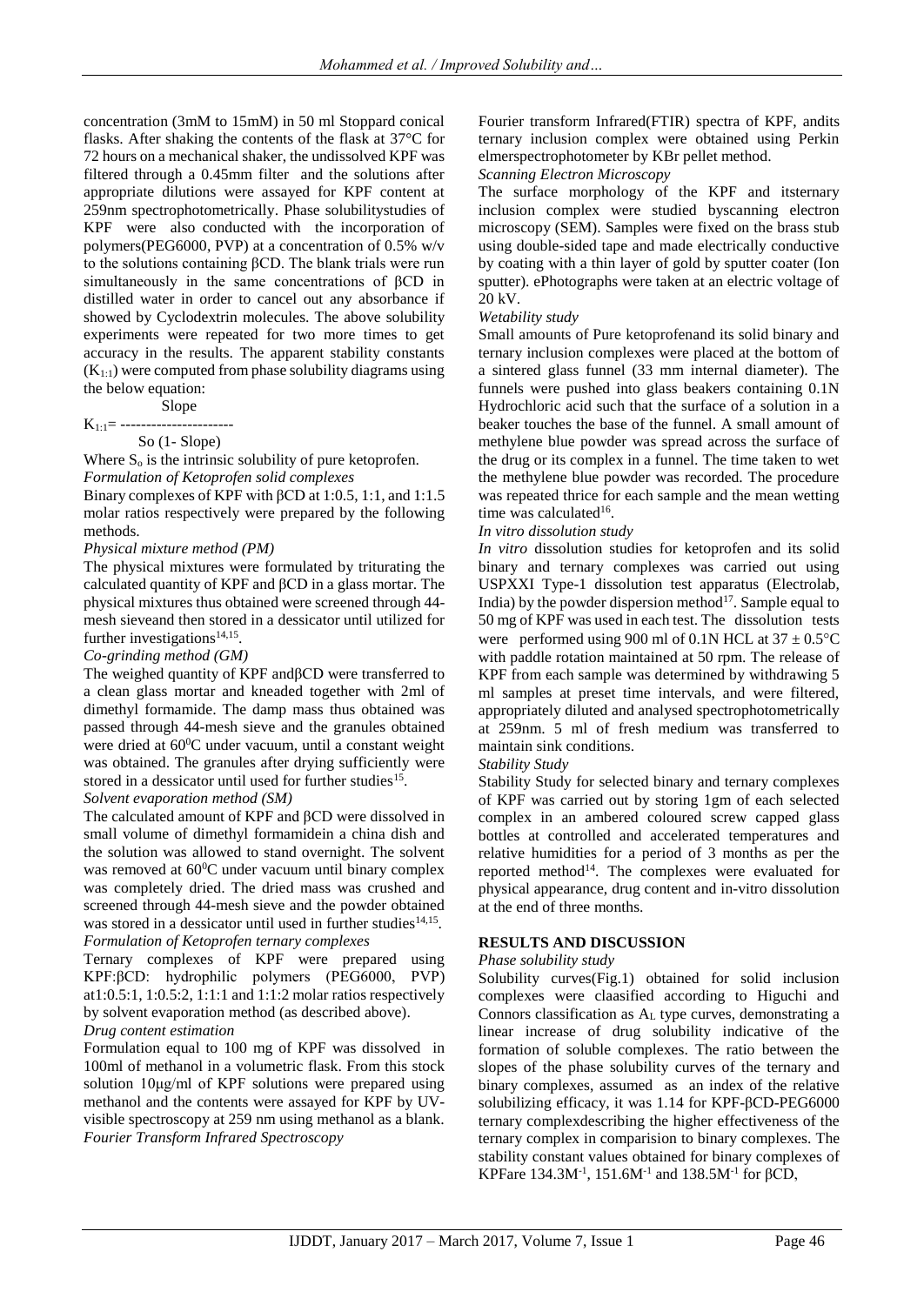

Figure 1: Phase solubility curves of a) KPF-βCD b) KPF-βCD-PVP c) and KPF-βCD-PEG6000 complexes.



Figure 2: FTIR Spectrum of (a) Ketoprofen (b) KPF-βCD-PEG6000 ternary complex.

PEG6000, and PVP. The higher constantvlue which was observed with KPF demonstrates KPF interacts more strongly with PEG6000.The stability constant values obtained for ternary complexes of KPFare 182.3M-1 , and 164.6M-1 for βCD-PEG6000 and βCD-PVP respectively. Thehigher solubility observed in ternary inclusion complexes in relation to their binary complexes could be due to synergistic effect of added polymers, higher constant that was observed with βCD-PEG6000

demonstrates KPF interacts more strongly with βCD in presence of PEG6000. Thus PEG6000independently and in combination with βCD showed highest complex formation/phase solubilization of KPF as compared to PVP.

#### *Drug content estimation*

The estimated drug content was in the range of 89.02%±1.092to98.78%±1.008 for binary complexes and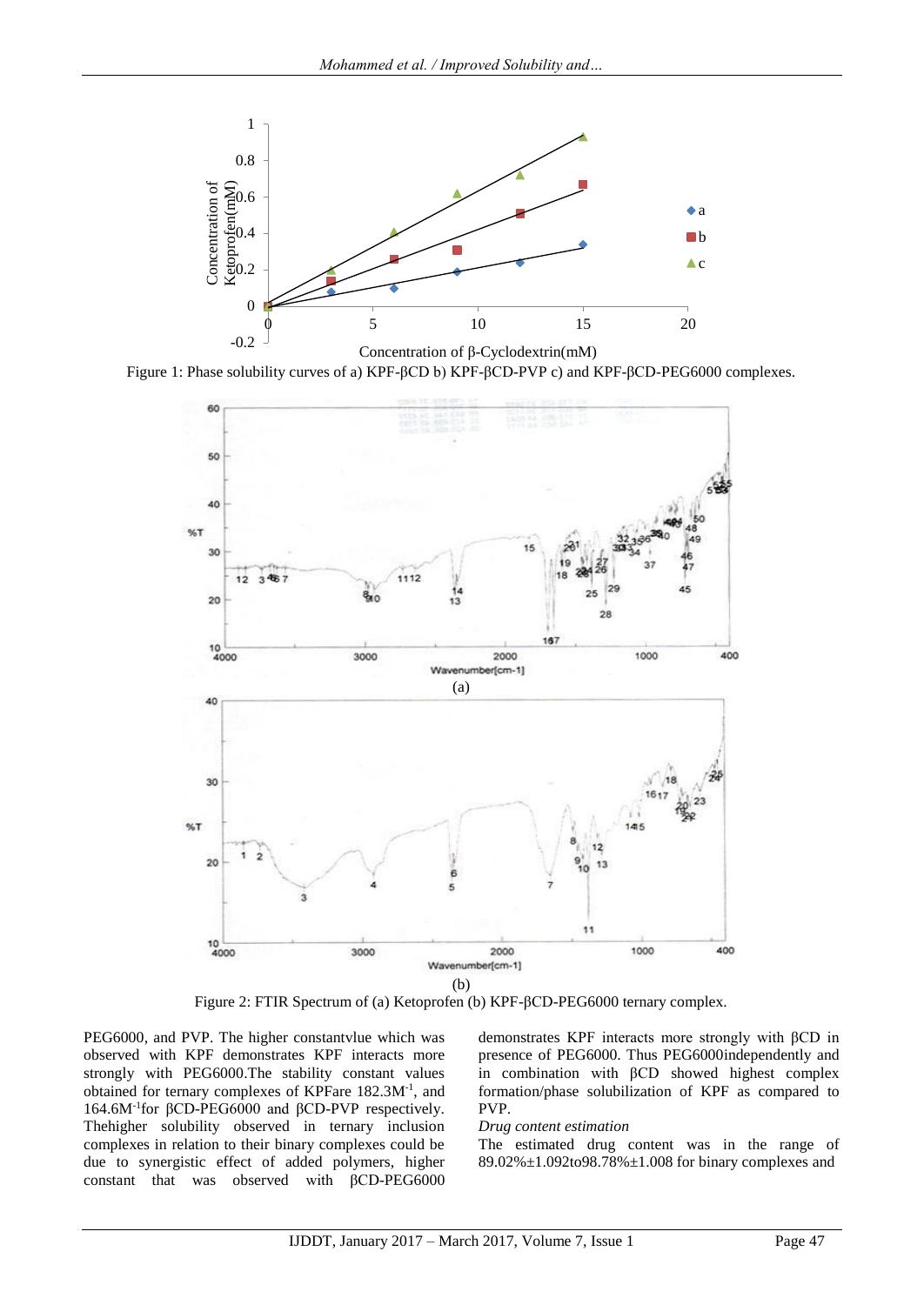

(b) Figure 3: SEM Images of (a) Ketoprofen (b) KPF-βCD-PEG6000 ternary complex.



Figure 4: Cumulative % drug dissolved vs time profile of ketoprofen ternary complexes. \*KPF= Ketoprofen, F1 to F4= KPF-βCD-PEG6000 ternary complexes, F5 to F8= KPF-βCD-PVP ternary complexes.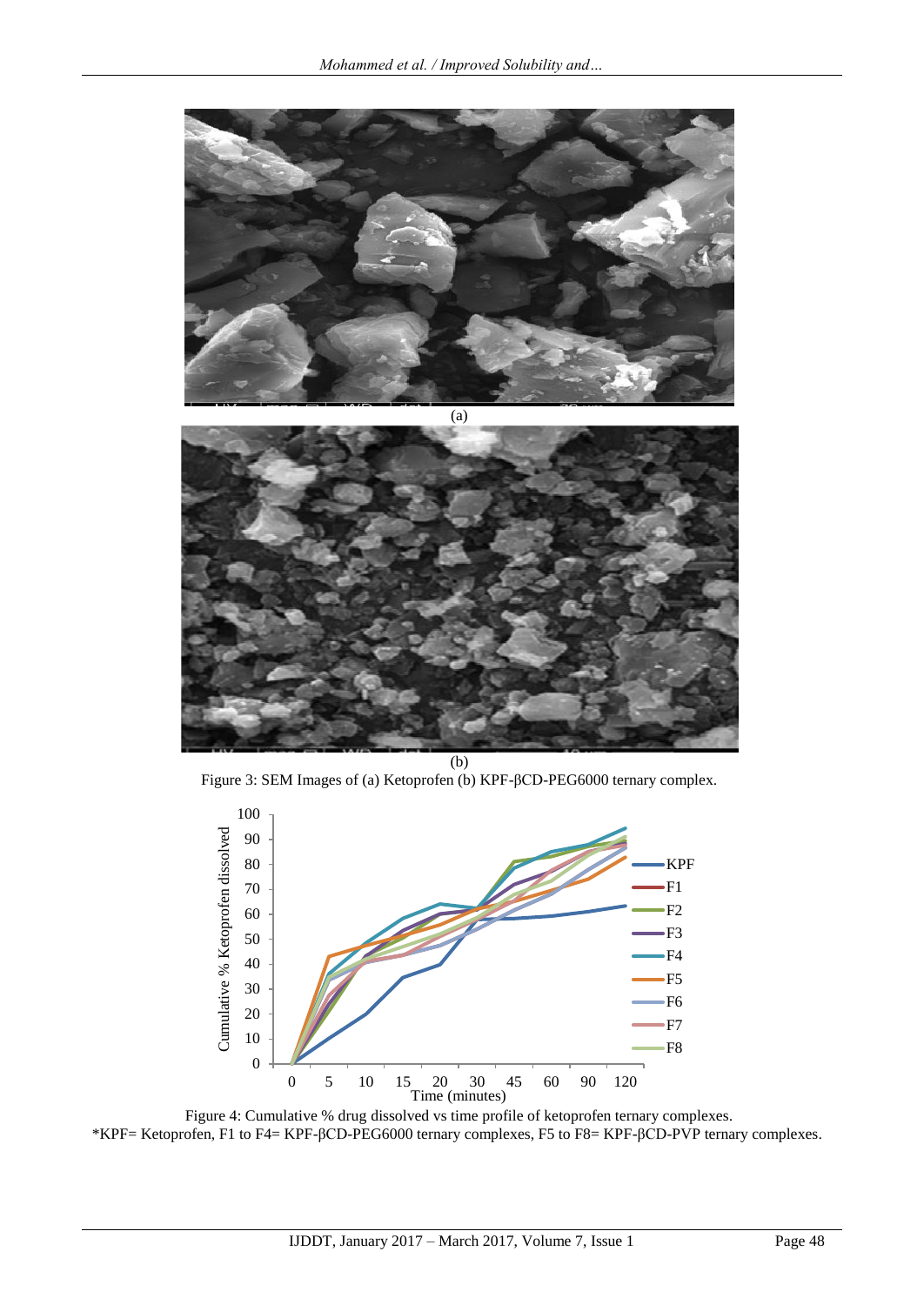96.07%±0.494to98.67%±1.037 for ternary complexes with low SD and CV values. These values indicate that there was no significant loss of ketoprofen throughout the formulation of its binary/ternary complexes. The coefficient of variation (CV) was found to be slightly higher than 1 in all the prepared complexes, which indicates that the methods employed in the preparation of ketoprofen binary and ternary complexes were acceptable. *Fourier Transform Infrared Spectroscopy* 

The FTIR spectrum of ketoprofen and ternary complex exhibited characteristic absorption band as givenbelow.There is a significant change in the nature and positions of the peaks.Many of the peaks of IR spectrum of pure drug are missing in the spectrum of ternary complex. Fourier transform infrared spectroscopy was performed on ketoprofen showed prominent peaks at 3435, 3050, 2960 to 2977, 840, for hydrogen bonding, aromatic C-H stretch, aliphatic ring stretch, aromatic substitution respectively. The group frequencies of drug confirmed to the respective structure. Ternary inclusion complex of ketoprofen exhibited the peaks at 2960 to 2973, 1778 and 1126 to1089, for ring structure, oxygen linkage, and C-H stretch respectively. In the ternary complex spectra the peak for NH groups are appeared as broad bands.Similarly, the position of peaks for C-H stretching involving asymmetric and symmetric stretching for CH<sup>3</sup> and CH2 groups are totally changed. The overall observation of the spectra for ternary complex revealed

that there is a change in the position of peaks for functional groups as well as different types of bonds. This type of changes in the nature and position of the peaks is possible only when inclusion complexes are formed (Fig. 2a&b).

# *Scanning Electron Microscopy*

From the SEM images as seen in Fig.3a, pure KPF particles appeared as crystalline structure. Microscopic observation of ternary inclusion complex (KPF-βCD-PEG6000) (Fig. 3b) showed a small and irregular piece and like inclusion of material in the cavity. Pandya P, et al,have reported that a modification in the shape of drug particles was indicative of a new solid state<sup>18</sup>. Thus, changes in themorphology of complex as compared to drug showed interaction between KPF and a complexing agent. These results are consistent with the above FTIR results *Wetability Study*

The mean wetting time of pure ketoprofen was 36.33  $(\pm 1.527 \text{ SD})$  seconds, KPF- $\beta$ CD binary complex (1:1) molar ratio) gave the mean wetting time of  $23$  ( $\pm 1$  SD) seconds, Whereas the mean wetting times of KPF-βCD-PEG6000 & KPF-βCD-PVP (1:1:1 molar ratios respectively) ternary complexes were  $12.66 \ (\pm 0.289 \ SD)$ seconds and  $16.33$  ( $\pm 0.577$  SD) seconds respectively. These findings are in accordance with the above phase solubility results.

In vitro dissolution studies

The binary complexes of KPF and their corresponding physical mixtures (PM's) and also ternary complexes were

| Table 1: Various dissolution parameters and best model fitting curve values of ketoprofen and its ternary complexes. |  |  |
|----------------------------------------------------------------------------------------------------------------------|--|--|
|                                                                                                                      |  |  |

| Complex        | $DE_{10}$ | $DE_{30}$ | $DE_{60}$ | $DP_{30}$ | $T_{30}$ | $T_{50}$ | $MDT_{30}$ | First order rates $K_1$ |           |                       | Hix.Crow $K_{HC}$ $\times$ |
|----------------|-----------|-----------|-----------|-----------|----------|----------|------------|-------------------------|-----------|-----------------------|----------------------------|
|                | $(\%)$    | $(\%)$    | (% )      |           | (min)    | (min)    |            | $\times 10^2$           |           | 10 <sup>2</sup>       |                            |
|                |           |           |           |           |          |          |            | $(min^{-1})$            |           | $(mg^{1/3}.min^{-1})$ |                            |
|                |           |           |           |           |          |          |            | R                       | $K_1$     | R                     | $K_{HC}$                   |
| F1             | 22.52     | 27.26     | 43.26     | 13.079    | 76.7     | 149.1    | 11.43      | 0.9438                  | $-0.0047$ | 0.8810                | $-0.0014$                  |
| F <sub>2</sub> | 19.07     | 37.99     | 42.93     | 29.098    | 31.2     | 60.70    | 9.21       | 0.9411                  | $-0.0114$ | 0.8819                | $-0.0032$                  |
| F <sub>3</sub> | 22.49     | 38.14     | 43.09     | 13.698    | 73.4     | 142.6    | 10.56      | 0.9312                  | $-0.0049$ | 0.8874                | $-0.0015$                  |
| F <sub>4</sub> | 24.60     | 39.77     | 44.68     | 30.289    | 29.7     | 57.8     | 9.17       | 0.9539                  | $-0.0120$ | 0.7930                | $-0.0033$                  |
| F <sub>5</sub> | 22.07     | 40.99     | 48.93     | 29.082    | 31.2     | 60.70    | 9.21       | 0.9311                  | $-0.0114$ | 0.8819                | $-0.0032$                  |
| F <sub>6</sub> | 23.46     | 28.18     | 42.14     | 12.019    | 74.7     | 136.1    | 12.45      | 0.9417                  | $-0.0038$ | 0.8721                | $-0.0012$                  |
| F7             | 23.85     | 36.94     | 43.62     | 58.693    | 17.25    | 30.22    | 8.56       | 0.9264                  | $-0.0212$ | 0.8270                | $-0.0053$                  |
| F8             | 22.07     | 38.99     | 43.89     | 29.099    | 31.2     | 60.70    | 9.21       | 0.9431                  | $-0.0114$ | 0.8519                | $-0.0032$                  |

\*Where, DE=dissolution efficiency after 10, 30 and 60 min, DP= percent of drug dissolved after 30 min (DP), $T_{30}T_{50}$ = Time necessary to dissolve 30% and 50% of drug,  $R=$  coefficient of correlation;  $K_1$ ,  $K_{HC}=$  release rate constants for First order andHixon crowell's model respectively.

| Table 2. Stability data of Retoprofer termally complexes. |         |                     |                  |        |                    |                  |                            |               |                |                            |
|-----------------------------------------------------------|---------|---------------------|------------------|--------|--------------------|------------------|----------------------------|---------------|----------------|----------------------------|
| Formulation                                               |         | Physical appearance |                  |        |                    | %Drug content    |                            |               |                | Cumulative% Drug dissolved |
| code                                                      |         |                     |                  |        |                    |                  | (120 <sup>th</sup> minute) |               |                |                            |
|                                                           | Initial | $25^{\circ}$ c 60%  | $40^0c$ 75%      | Initia | $25^{\circ}$ c 60% | $40^0c$ 75%      | Initial                    | $25^{\circ}c$ |                | $40^0$ c                   |
|                                                           |         | RH <sub>3M</sub>    | RH <sub>3M</sub> |        | RH <sub>3M</sub>   | RH <sub>3M</sub> |                            | 60%           | R <sub>H</sub> | 75% RH                     |
|                                                           |         |                     |                  |        |                    |                  |                            | 3M            |                | 3M                         |
| F2                                                        | White   | White               | White            | 98     | 99                 | 98               | 96.34                      | 96.33         |                | 95.87                      |
|                                                           | powder  | powder              | powder           |        |                    |                  |                            |               |                |                            |
| F <sub>3</sub>                                            | White   | White               | White            | 97     | 98                 | 98               | 99.98                      | 99.89         |                | 99.38                      |
|                                                           | powder  | powder              | powder           |        |                    |                  |                            |               |                |                            |
| F <sub>4</sub>                                            | White   | White               | White            | 99     | 98                 | 97               | 98.36                      | 98.23         |                | 97.89                      |
|                                                           | powder  | powder              | powder           |        |                    |                  |                            |               |                |                            |
| F <sub>8</sub>                                            | White   | White               | White            | 98     | 97                 | 98               | 98.11                      | 98.10         |                | 98                         |
|                                                           | powder  | powder              | powder           |        |                    |                  |                            |               |                |                            |

Table 2: Stability data of ketoprofen ternary complexes.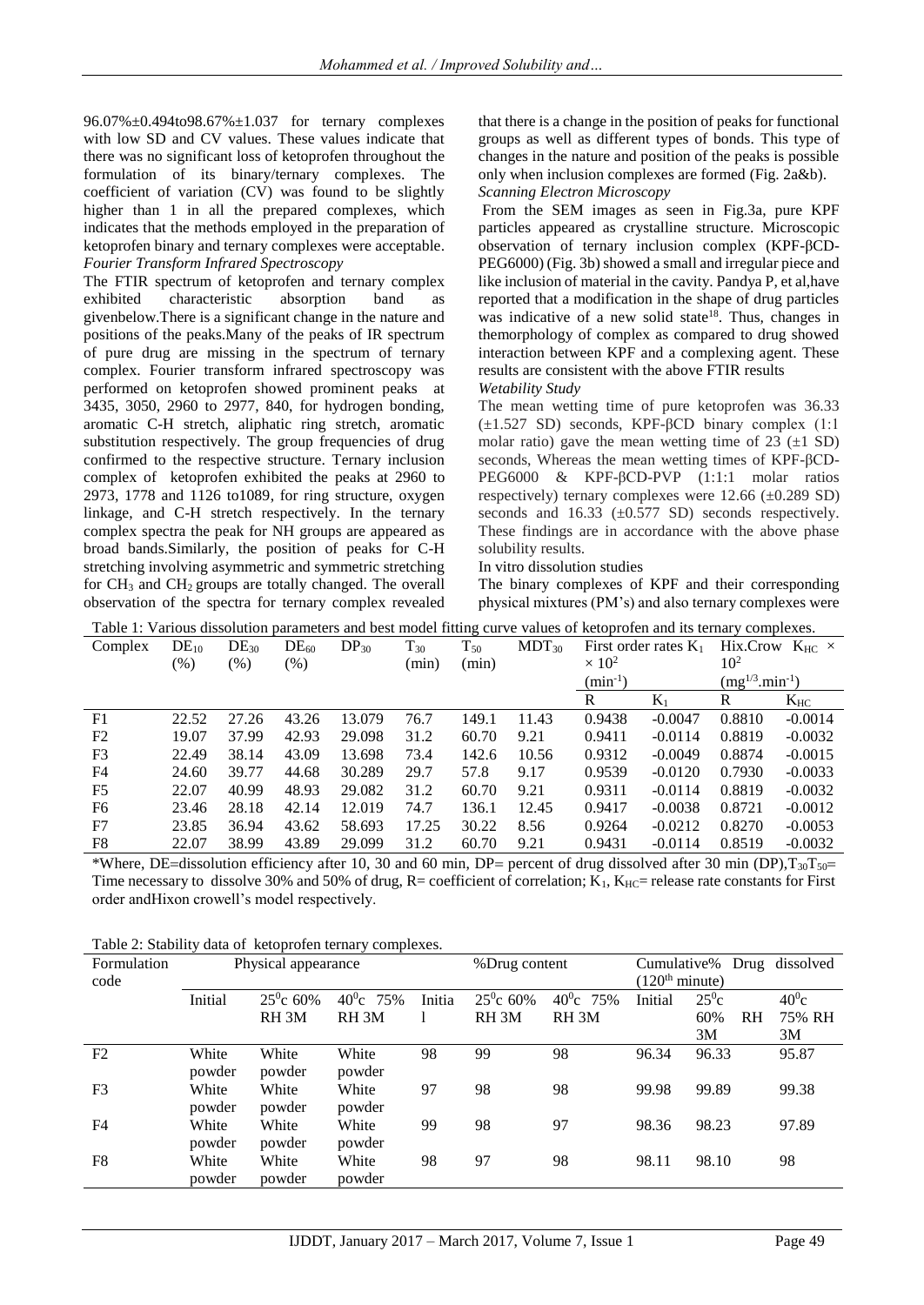evaluated for dissolution characteristics and compared with the pure KPF. The dissolution data obtained for KPF and its binary and ternary complexes was evaluatedstatistically.The In-vitro dissolution results were assessed on the basis of cumulative percentage drug release, dissolution efficiency and correlation coefficient (r). The percentage of KPF dissolved at  $30<sup>th</sup>$ min (DP<sub>30</sub>) and dissolution efficiency at  $10^{th}$ min (DE<sub>10</sub>), at  $30^{th}$ min (DE<sub>30</sub>) and at  $60^{\text{th}}$ min (DE<sub>60</sub>); and the characteristic time for 30% and 50% dissolution of KPF  $(T_{30} \& T_{50} \text{ min respectively})$ were computed for all binary and ternary complexes. The dissolution efficiency of all formulations was computed as per the method reported by Khan<sup>19</sup>.

# *Binary complexes*

All binary complexes showed improved rate and extent of drug dissolution and their dissolution efficiency values were higher than the PMs and pure KPF. The value of  $T_{50}$ of all solid binary complexes was much smaller than pure KPF. Improved drug dissolution rate and dissolution efficiency observed in the binary complexes was due to the formation of solid inclusion complexes with good interaction of KPF and βCD during the formulation process. Increasing the concentration of βCD in the formulation increases the rate of drug dissolution from the formulations. This could be due to high wettability of the formulation with the dissolution media.

# *Ternary complexes*

*In vitro* dissolution data of KPF and its solid ternary complexesare showed in Fig.4. The percent drug dissolved from the solid ternary complexes prepared with PEG6000 after 120 minutes was 90.31 (GI 1), and

92.73 (GI 2), similarly, the percent drug dissolved from the

solid ternary complexes prepared with PVP after 120 minutes was 96.00 (GA-1), and 98.85 (GA-2). respectively. It was observed that the drug dissolution was constantly increased with increasing concentration of hydrophilic polymers in the ternary complexes. The various dissolution attributes of KPF ternary complexes are summarized in Table 1. Dissolution profiles of pure KPF, and all its binary and ternary complexes were assessed in relation to Hixson-Crowell's cube root law and first order kinetics. The correlation coefficient (r) values of the first order kinetics were found to be slightly higher to the 'r' values of Hixson-Crowell's cube root model. Hence the release pattern in KPFand all its solid binary and ternary complexes were found to follow imperatively first order kinetics in relation to Hixson-Crowell's cube root law.

# *Stability Study*

There was no significant change in the physical appearance, drug content and cumulative percent drug dissolution in the KPF complexes. Stability results clearly indicates that the complexes were sufficiently stable under controlled and accelerated conditions(Table 2).

# **CONCLUSION**

The present investigation revealed that the wettability and solubility of Ketoprofen was found to be higher in ternary complexes (KPF-βCD-PEG6000) as compared to its

binary complexes (KPF-βCD) and other ternary complexes prepared by PVP. SEM and FTIR characterization showed that the shape of KPF was changed due to the formation of ternary complex. These changes in characteristics of KPF led to the enhancement in solubility as well as dissolution rate of the drug. Neverthless, further pharmaceutical dosage form formulation of the KPF-βCD-PEG6000 ternary complex and its pharmacological evaluation would yield much satisfactory results.

# **ACKNOWLEDGEMENT**

We are thankful to Shreya Labs Pvt..Ltd. Aurangabad, Maharashtra. India, for providing ketoprofen gift sample. We also extend our sincere thanks to the University of Dammam. Dammam. Saudi Arabia, for providing sample characterization facility and also E-Library (free E-Journal access) facility for this research work.

# **REFERENCES**

- 1. Yadav PS, Kumar V, Singh UP, Bhat HR, Mazumder B: Physicochemical characterization and in vitro dissolution studies of solid dispersions of ketoprofen with PVP K 30 and D-Mannitol. Saudi Pharmaceutical Journal 2013; 21(1):77-84.
- 2. Grimling B, Gorniak A, Meler J, Szczesniak M, Pluta J: Characterization and Dissolution properties of ketoprofen in binary solid dispersion with chitosan. Progress on chemistry and application of chitin and its derivatives 2014; XIX:23-32, DOI: 10.15259/PCACD.19.03.
- 3. Gauri N, Aditi L, Shika A, Dubey PK: Solubility enhancement of a poorly aqueous soluble drug ketoprofen using solid dispersion technique. Der Pharmacia Sinica 2011; 2(4):67-73.
- 4. [Aleem O,](https://www.ncbi.nlm.nih.gov/pubmed/?term=Aleem%20O%5BAuthor%5D&cauthor=true&cauthor_uid=18367363) [Kuchekar B,](https://www.ncbi.nlm.nih.gov/pubmed/?term=Kuchekar%20B%5BAuthor%5D&cauthor=true&cauthor_uid=18367363) [Pore Y,](https://www.ncbi.nlm.nih.gov/pubmed/?term=Pore%20Y%5BAuthor%5D&cauthor=true&cauthor_uid=18367363) [Late S:](https://www.ncbi.nlm.nih.gov/pubmed/?term=Late%20S%5BAuthor%5D&cauthor=true&cauthor_uid=18367363) Effect of betacyclodextrin and hydroxypropyl beta-cyclodextrin complexation on physicochemical properties and antimicrobial activity of cefdinir[.Journal](https://www.ncbi.nlm.nih.gov/pubmed/18367363) of Pharmaceutical and Biomedical Analysis 2008;47(3):535-40.
- 5. [Guo B,](https://www.ncbi.nlm.nih.gov/pubmed/?term=Guo%20B%5BAuthor%5D&cauthor=true&cauthor_uid=24087855) [Zhong S,](https://www.ncbi.nlm.nih.gov/pubmed/?term=Zhong%20S%5BAuthor%5D&cauthor=true&cauthor_uid=24087855) [Li N,](https://www.ncbi.nlm.nih.gov/pubmed/?term=Li%20N%5BAuthor%5D&cauthor=true&cauthor_uid=24087855) [Li X,](https://www.ncbi.nlm.nih.gov/pubmed/?term=Li%20X%5BAuthor%5D&cauthor=true&cauthor_uid=24087855) [Yi J,](https://www.ncbi.nlm.nih.gov/pubmed/?term=Yi%20J%5BAuthor%5D&cauthor=true&cauthor_uid=24087855) [Jin M:](https://www.ncbi.nlm.nih.gov/pubmed/?term=Jin%20M%5BAuthor%5D&cauthor=true&cauthor_uid=24087855) Dissolution enhancement of cefdinir with hydroxypropyl-βcyclodextrin.Drug development and Industrial Pharmacy 2013;39(11):1638-1643.
- 6. Mady FM, Abou-Taleb AE, Khaled KA, Yamasaki K, Iohara D, Taguchi K, Anraku M, Hirayama F, Uekama K, Otagiri M: [Evaluation of carboxymethyl-beta](https://www.ncbi.nlm.nih.gov/pubmed/20600734)cyclodextrin [with acid function:](https://www.ncbi.nlm.nih.gov/pubmed/20600734) improvement of chemical [stability, oral bioavailability and bitter taste](https://www.ncbi.nlm.nih.gov/pubmed/20600734)  [of famotidine.I](https://www.ncbi.nlm.nih.gov/pubmed/20600734)nternational Journal of Pharmaceutics 2010; 397(1-2):1-8.
- 7. Horiuchi Y, Hirayama F, Uekama K: [Improvement of](https://www.ncbi.nlm.nih.gov/pubmed/1812279)  [stability and bioavailability of 1-hexylcarbamoyl-5](https://www.ncbi.nlm.nih.gov/pubmed/1812279) [fluorouracil \(HCFU\) by O-carboxymethyl-O-ethyl](https://www.ncbi.nlm.nih.gov/pubmed/1812279)beta- [cyclodextrin.Y](https://www.ncbi.nlm.nih.gov/pubmed/1812279)akugakuZasshi1991;111(10):592- 600.
- 8. Patel SG, Rajput SJ: [Enhancement of oral](https://www.ncbi.nlm.nih.gov/pubmed/19459053)  [bioavailability of cilostazol by forming its inclusion](https://www.ncbi.nlm.nih.gov/pubmed/19459053)  [complexes.A](https://www.ncbi.nlm.nih.gov/pubmed/19459053)APS PharmSciTech 2009; 10(2):660-668.